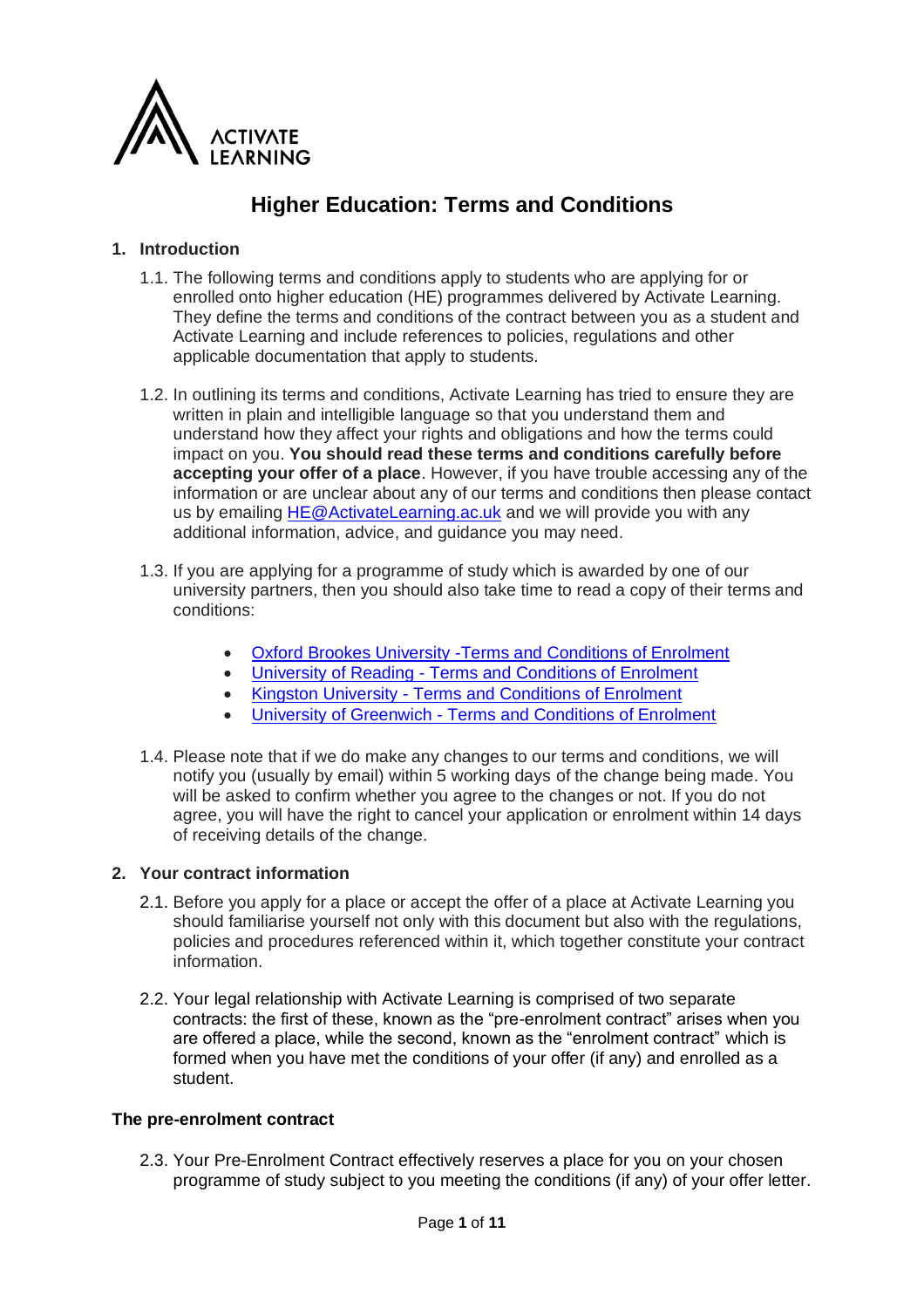You have the statutory right to cancel your Pre-Enrolment Contract during a 'cooling-off' or cancellation period of 14 calendar days after the day you accept the offer.

- 2.4. Your Pre-Enrolment Contract automatically expires if and when, you enrol on your programme of study.
- 2.5. If you do not enrol by the deadline date you have been given, your Pre-Enrolment Contract will automatically expire at that date.
- 2.6. If you fail to meet the requirements of a Conditional Offer, this does not necessarily mean that you will not be offered a place as we review all such instances on a caseby-case basis. However, if as a result of a review, Activate Learning is not satisfied that you meet the entry requirements, the Pre-Enrolment Contract between you and Activate Learning will automatically come to an end.

## **The enrolment contract**

- 2.7. You are required to enrol with Activate Learning at the start of your programme and to re-enrol (if required) on an annual basis.
- 2.8. When you enrol with Activate Learning, you become subject to the terms of this Contract and our 'Student Code of Conduct'. It is at this point that you also become liable for the tuition fee for your programme of study.
- 2.9. If you fail to complete enrolment, but continue to access Activate Learning's facilities and services as if you had enrolled, you will be deemed to have accepted Activate Learning's terms and conditions and be liable to pay tuition fees in accordance with this contract and Activate Learning's [Tuition Fees Policy](https://www.activatelearning.ac.uk/app/uploads/sites/2/2021/12/FIN001_V7_Student_Fees_Policy.pdf)
- 2.10.Activate Learning permits all students starting a new programme of study (regardless of whether you enrol physically on-campus or remotely online) to withdraw from the programme without charge if you do so within 14 days of the formal start date of the programme. Beyond this period, there will be no entitlement to a refund of fees unless there are extenuating circumstances.
- 2.11.Upon enrolment, you will be issued with a College ID for the duration of the course. Students are required to wear their College ID card and lanyard at all times whilst on any of Activate Learning's premises, and to produce it upon request

## **3. Consideration of applicants**

- 3.1. Activate Learning considers all applications on their merits and is committed to providing applicants with good quality information, advice, and guidance to support applicants decisions. Further details of our commitment to applicants are outlined in our [Admissions Policy](https://www.activatelearning.ac.uk/app/uploads/sites/2/2021/07/Admissions-Policy.pdf)
- 3.2. Offers of a place may be conditional on an applicant fulfilling either academic or other conditions which will be set out in your offer letter.
- 3.3. You will be notified if the conditions of your offer changes after the offer is made to you; generally, this would be for exceptional reasons outside Activate Learning's control, such as a change in the requirements of an awarding, professional, statutory, or regulatory body, or a change necessitated by a change in the law.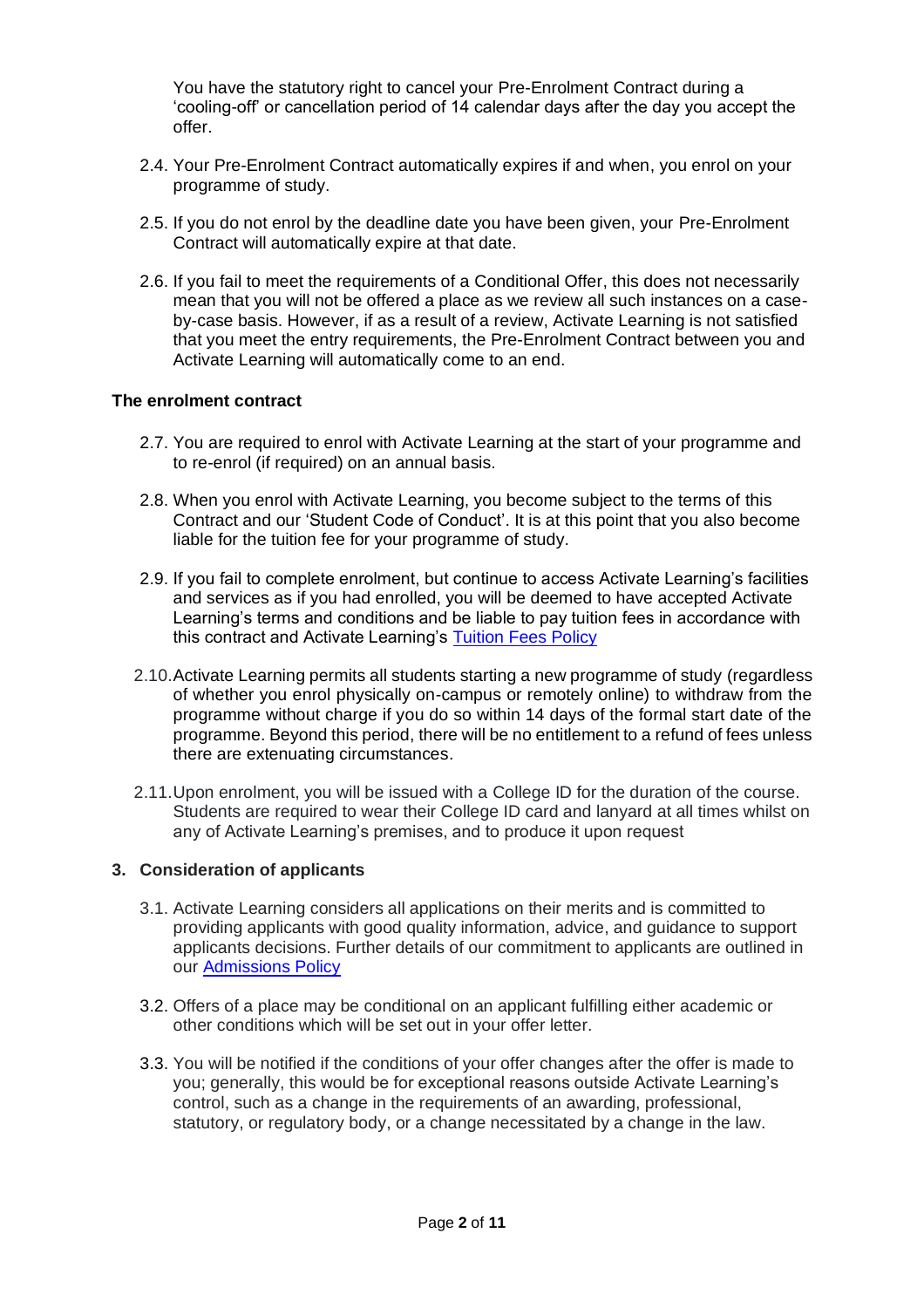- 3.4. You have the right to bring a complaint in respect of an admissions decision or any aspect of our admissions procedure by making a complaint through our [Complaints](https://www.activatelearning.ac.uk/app/uploads/sites/2/2021/10/Compliments-Comments-Complaints-Procedures.pdf)  **Procedure**
- 3.5. You may require an enhanced check with the Disclosure and Barring Service (DBS) if you are applying for certain professional courses (e.g., Teacher Training, Counselling)
- 3.6. You must provide accurate and complete information in the application form. If the application contains inaccurate material or fraudulent information, or significant information is omitted, Activate Learning has the right to withdraw the offer made to you or to withdraw you from the course if the course has begun.
- 3.7. You are required to disclose any relevant criminal convictions upon application for a place at Activate Learning. You are also required to notify Activate Learning if you are convicted of a criminal offence at any time during your studies. Certain courses involving regulated activity with children and/or vulnerable adults may also require clearance by the Disclosure and Barring Service.
- 3.8. You are advised to disclose any disability in your application, whether physical and/or learning to enable Activate Learning to provide the appropriate support and guidance to meet your needs.
- 3.9. You are required to provide Activate Learning with information which could affect your immigration status as Activate Learning has a legal obligation to ensure that all applicants comply with UK immigration and visa requirements.
- 3.10.You can only change course or mode of study with the agreement of Activate Learning as different terms and conditions and costs may apply.

## **4. Acceptance of an offer of a place**

- 4.1. Upon acceptance of an offer from Activate Learning, a pre- enrolment contract ('the Contract') will be formed between you and Activate Learning. As a result, you will deemed to have agreed to be bound by these terms and conditions.
- 4.2. The Contract consists of the following documents:
	- These Terms and Conditions
	- The offer communicated to you (Offer Letter) following your application to the programme, which will include the date your programme commences
	- The Policies, Procedures and Regulations referred to in this document and published on Activate Learning's website
	- The Higher Education Guide as at the date of the Offer Letter
	- The Higher Education Student Charter
	- The relevant programme specification
	- Any specific programme requirements as detailed on our website <https://www.activatelearning.ac.uk/>
- 4.3. You have the right to cancel this contract under [The Consumer Contracts](https://assets.publishing.service.gov.uk/government/uploads/system/uploads/attachment_data/file/226625/bis-13-1111-the-consumer-contracts-information-cancellation-and-additional-payments-regulations-2013.pdf)  (Information, [Cancellation and Additional Payments\) Regulations 2013](https://assets.publishing.service.gov.uk/government/uploads/system/uploads/attachment_data/file/226625/bis-13-1111-the-consumer-contracts-information-cancellation-and-additional-payments-regulations-2013.pdf) within 14 days without the need to provide any reason. This cancellation period of 14 days will expire following receipt of your acceptance of a place on an Activate Learning higher education programme of study.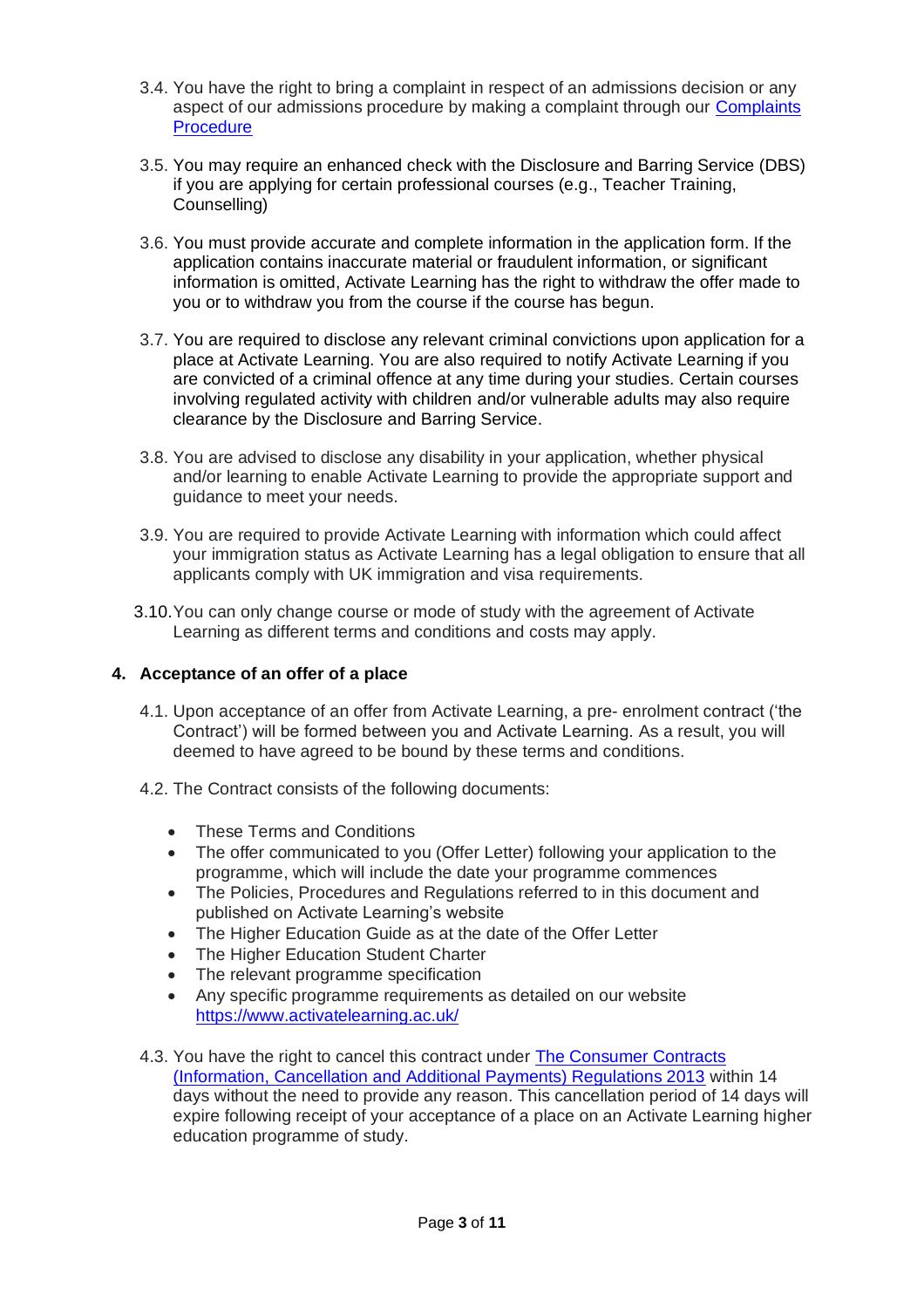Please note: You may also have other contractual arrangements (e.g. for accommodation or financial support) which will be subject to separate agreements.

- 4.4. The provision of the listed information below is a precondition of the Contract between Activate Learning and you as the applicant:
	- original certificates of qualifications (where required).
	- clearance by the Disclosure and Barring Service (where required).
	- medical health clearance (where required).
	- tuition fee payment or evidence of sponsorship by a third party (e.g., tuition fee loan, employer).
	- any immigration or visa checks and requirements that may apply from time to time (where required).
- 4.5. Students who are supported by Student Finance England, its regional equivalent, or another independent funding provider must provide full details and verification at enrolment. However, you are personally responsible for the payment of your fees, so in the event your funding is stopped/withdrawn at any time and for any reason, you are responsible for the prompt payment of your fees. Activate Learning is not responsible for the decisions, actions, or omissions of any independent funding provider.

#### **5. International**

- 5.1 If you are an international student and require a visa to study in the UK, you must comply by the deadline set, with all requests for information and documentation to support your application in order to obtain a Certificate of Acceptance for Studies (CAS) from Activate Learning.
- 5.2 Activate Learning is under an obligation to report to the UK Visas and Immigration, any international student who does not enrol on their nominated programme, students absent from their programme without permission, students who withdraw part way through their programme, students whose enrolment is terminated by Activate Learning and/or students in violation of their visa conditions.
- 5.3 It is your responsibility to ensure that you comply with the terms of your visa whilst studying in the UK, including any arrangements made regarding your rights to work.

For further information regarding immigration issues and international applications, please see the links below:

Student visa - [GOV.UK \(www.gov.uk\)](https://www.gov.uk/student-visa)

[How to Apply for a UK Tier 4 Student Visa \(ucas.com\)](https://www.ucas.com/undergraduate/after-you-apply/student-visas-immigration-and-english-language-tests)

[Browse: Study in the UK -](https://www.gov.uk/browse/visas-immigration/student-visas) GOV.UK (www.gov.uk)

### **6. Tuition fees and additional costs**

#### **Tuition fees**

6.1. The fees quoted on the HE programme pages of Activate Learning's website are called 'tuition' fees. These cover the core elements of your course such as the teaching, the materials you use in lessons, any mandatory trips, fees we have to pay to the awarding organisation (e.g., Pearson) etc. If you are applying for a student loan through Student Finance, this is the maximum loan value available to you.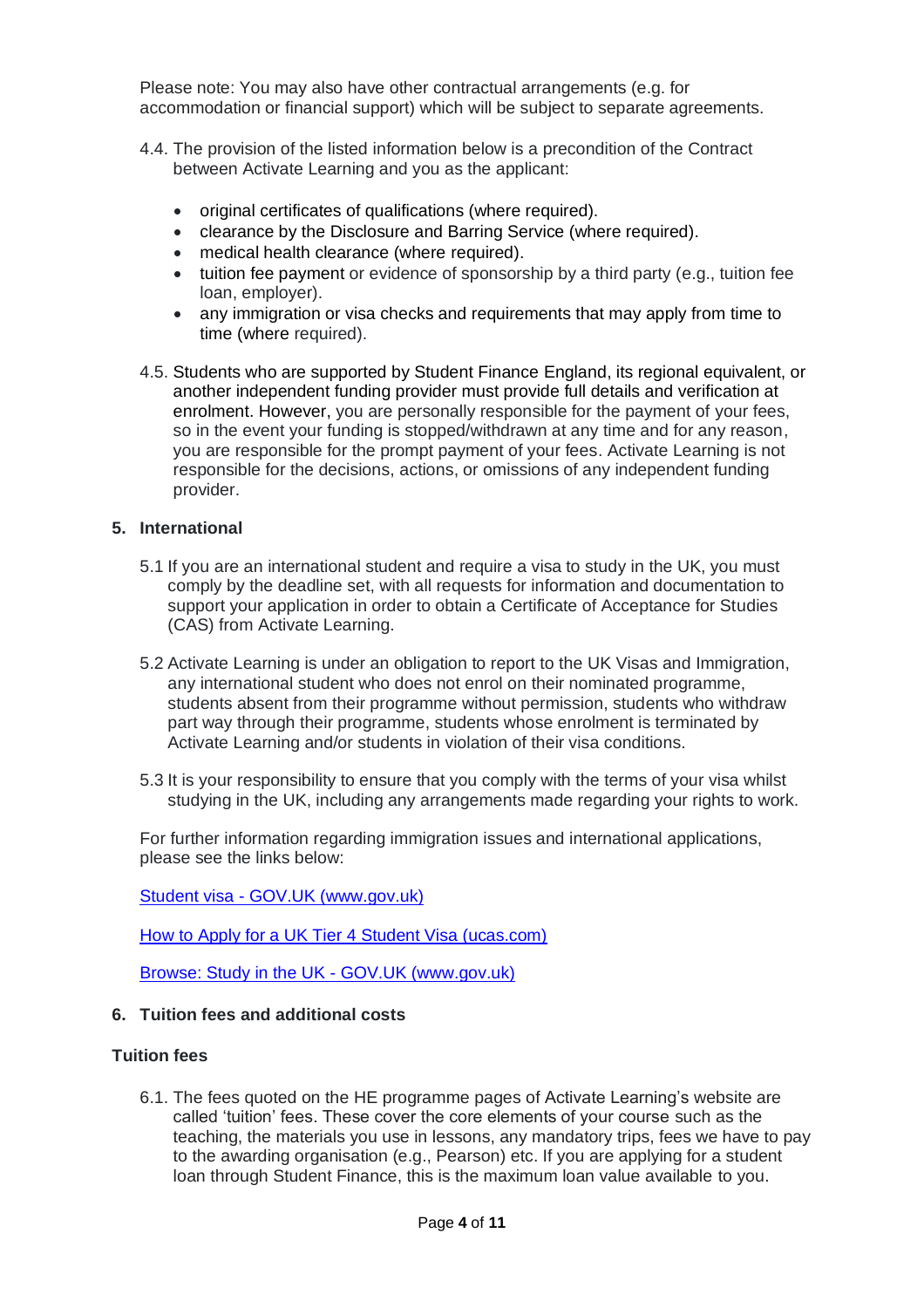- 6.2. Tuition fees quoted on our website are for **one year of study**. If you are on a twoyear course (for example a Higher National Diploma or Foundation Degree), the fees for the second year will be the same as they were in the first year.
- 6.3. Activate Learning's Fee Policy and Procedure set out the arrangements for the payment of tuition fees and what Activate Learning may do if you fail to pay the tuition fees. The fees are relevant to you as a student, regardless of whether your tuition fees are being paid by a loan from the Student Loans Company, whether you are paying them yourself, or a Sponsor is paying them on your behalf.
- 6.4. If you are enrolling on a programme which is awarded by Oxford Brookes University, University of Greenwich (BA (Hons) top-up only) or the University of Reading, then you will also be subject to the terms and conditions of their respective fees policies.
- 6.5. If you fail to pay fees or additional charges when they are due or fail to make payments under an agreed payment plan, Activate Learning may impose sanctions, including:
	- Withdrawing your access to college facilities
	- Withdrawing you from your programme of study and terminating this contract
	- Not allowing you to enroll in future academic years
	- Not paying you any bursaries or funds that may otherwise have been due
	- Refer any outstanding debt to an external debt collector
	- Make charges for replacement of items
- 6.6. Where UK/EU students are subject to regulated fees, the annual increase cannot exceed the UK government's maximum regulated tuition fee limit set for the relevant academic year. Normally the UK government gives prior warning of any changes to regulated fees. For all other students not subject to regulated fees, tuition fees are subject to a maximum annual increase of the higher of 5% or Retail Price Index (RPI). See our Fees Policy for further details. Activate Learning will publish fee changes on its course web pages approximately one year in advance of the relevant academic year.

## **Additional costs**

- 6.7. Some programmes have additional costs to cover items such as optional study trips, specialist materials and/or equipment and the price for these is not included in the tuition fees. Details of any additional costs are listed separately on the appropriate programme website and will also be listed in your offer letter and your subsequent invitation to enrolment letter.
- 6.8. All students are provided with an initial print allocation of £5 upon enrolment. Once this has expired, you will be able to add additional print credit at your own cost.
- 6.9. Where students do not successfully complete a module(s) as part of their qualification, they may be provided with an opportunity to re-sit the module(s) for which there will be an additional cost. The cost will vary according to the number of credits and the awarding body.

## **7. Changes to advertised offer prior to enrolment**

7.1. Activate Learning aims to ensure that the information about our higher education programmes and services is complete, accurate and timely. However, we may need to update this information after you have made an application or accepted an offer. Possible reasons for doing this include: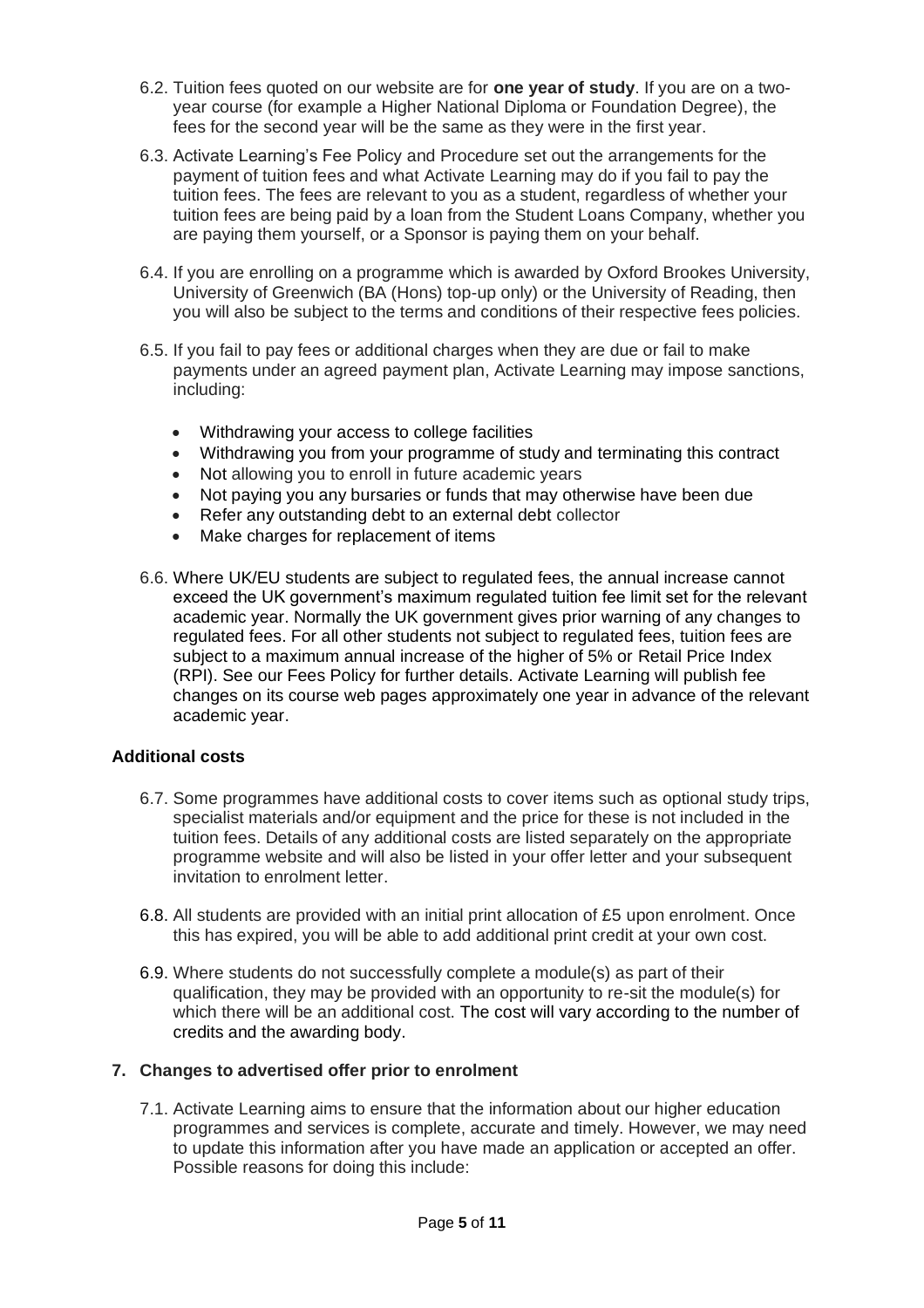- Updates to the programme specification by our awarding bodies, for example, changes to modules, assessments and/or programme structure
- New or amended legislation affecting higher education
- Staff changes affecting the range of expertise in the team
- Activate Learning's quality review process
- Awarding body quality review process
- Changes to Professional, Statutory and Regulatory Bodies (PSRBs) accreditation agreements
- 7.2. If we do need to make any changes to the programme information after you have applied or been interviewed, we will notify you in writing within 10 working days of the change being made asking for your agreement to the changes. If you do not agree with the changes, you may withdraw your application and any fees you have paid to us will be refunded in full.

## **8. Changes to advertised offer after enrolment**

- 8.1. All programmes are subject to review and development on an ongoing basis and changes may sometimes be necessary to ensure that content is up to date and relevant or to comply with professional or awarding bodies. Changes will normally only be made if the overall effect is either neutral or advantageous to students and Activate Learning will not normally make any significant material changes to your programme without consulting you first. A significant change may be: (a) a change of award title, (b) a change to awarding body, (c) a change to the availability or discontinuance of a module, (d) change to the type of assessment for your programme.
- 8.2. Any changes to the material information about a programme or the services provided to students will be updated on Activate Learning's website as soon as practicable and will normally become effective from the start of the next academic year.

#### **9. Cancellation of programme**

9.1. If Activate Learning withdraws a programme that you have applied for or accepted an offer on because the numbers recruited to it are so low that it would not be possible to deliver an appropriate quality of education for students enrolled on it, or due to other circumstances beyond Activate Learning's control, we will **notify you at least one calendar month before the programme is due to start** and will endeavour to offer you an alternative arrangement such as a place on a similar programme or guidance on applying to another institution and a refund of any fees you may have already paid.

## **10. Liability**

- 10.1.Activate Learning takes care to ensure that you as a student are safe and secure whilst on campus and/or using Activate Learning's services. Activate Learning cannot accept responsibility for loss or damage to your personal property, so you are strongly advised to insure your property against theft and other risks.
- 10.2.Activate Learning will not be liable if we fail to carry out our responsibilities as stated in this contract if events are outside of our control. This includes war, terrorist attack, civil commotion, riot, fire, explosions, natural disasters such as earthquakes, floods and adverse weather, failure of public or private telecommunications networks or power outages. In the event of any of the above happening, Activate Learning will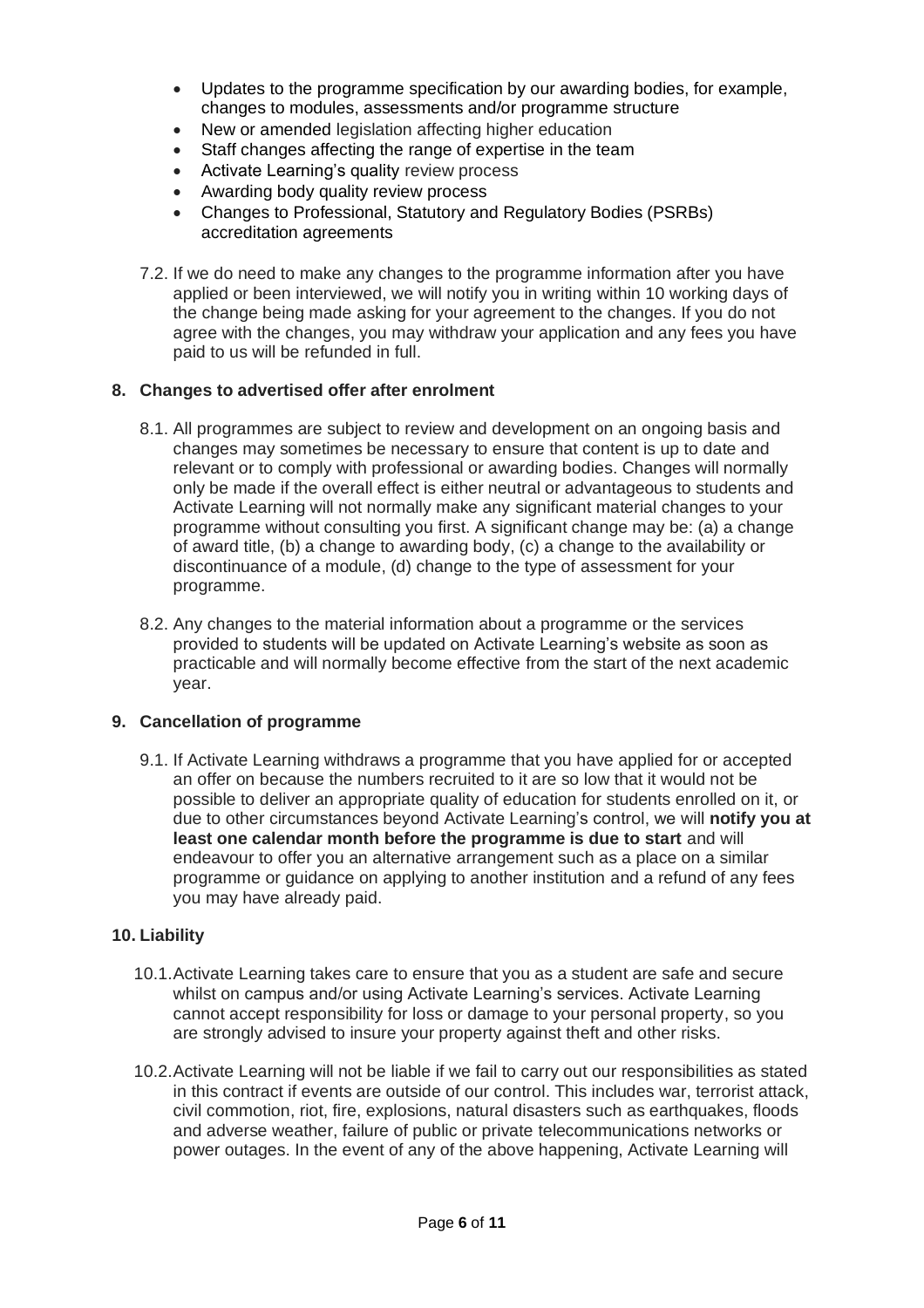take reasonable steps to contact you and will re-instigate our contractual obligations as soon as reasonably practicable after the event.

# **11. Bursaries and additional funding**

11.1.Activate Learning provides means tested bursaries in addition to a range of additional funds to support eligible students with their studies, which includes a hardship fund. Details of the various funds, eligibility, and how to apply can be found on our website. Please be aware, payments may stop, or repayment may be required if you are suspended from or withdraw from your programme of study early.

#### **12. Withdrawing or suspending after enrolment**

- 12.1.If personal circumstances prevent you from continuing with your studies, you may be able to suspend or withdraw from your studies. Suspending means stopping your studies for the year and resuming your studies at the same point in the following academic year.
- 12.2.If you withdraw or suspend your studies, it may affect how many years you can secure a student loan. You may also be required to repay any maintenance loans, grants, scholarships, or bursaries that have been given to you. It is therefore important to consider this when deciding whether to withdraw from or suspend your studies. Please contact our HE Admissions Coordinator for further information, advice, and guidance by emailing [HE@Activatelearning.ac.uk](mailto:HE@Activatelearning.ac.uk)
- 12.3.If you withdraw or suspend your studies, Activate Learning (or University if you are studying on an Oxford Brookes or University of Reading programme) is required to notify the Student Loans Company to inform them, provide a reason for your withdrawal or suspension, and inform them of your fee liability, which is dependent upon when you withdrew or suspended your studies.
- 12.4.If you return following suspending your studies, we will deduct any fees you may have paid from your suspended year of study from your current years' fees.

## **13. Personal Data and Student Information**

- 13.1.You agree that all the information contained in your application for an offer and any additional information that you provide to Activate Learning at any time is true, accurate and complete at the time you gave the information and in respect of an offer, was true, accurate and complete at the time you accepted the offer.
- 13.2.You agree to inform Activate Learning as soon as possible if any of this information or any of your personal details or circumstances change including for example, anything that leads to your non-attendance at lectures, seminars or other scheduled programme activity, anything that may impact upon your health or any criminal conviction or caution.
- 13.3.All personal information provided by you to Activate Learning is processed in accordance with relevant legislation including the Data Protection Act 1998.
- 13.4.Activate Learning is occasionally required to provide data about students to third parties for legal and operational purposes. This may include The Higher Education Students Early Statistics (HESES) survey, Individual Learner Record (ILR) returns, local authorities, the Home Office, the Student Loans Company, and Awarding **Bodies**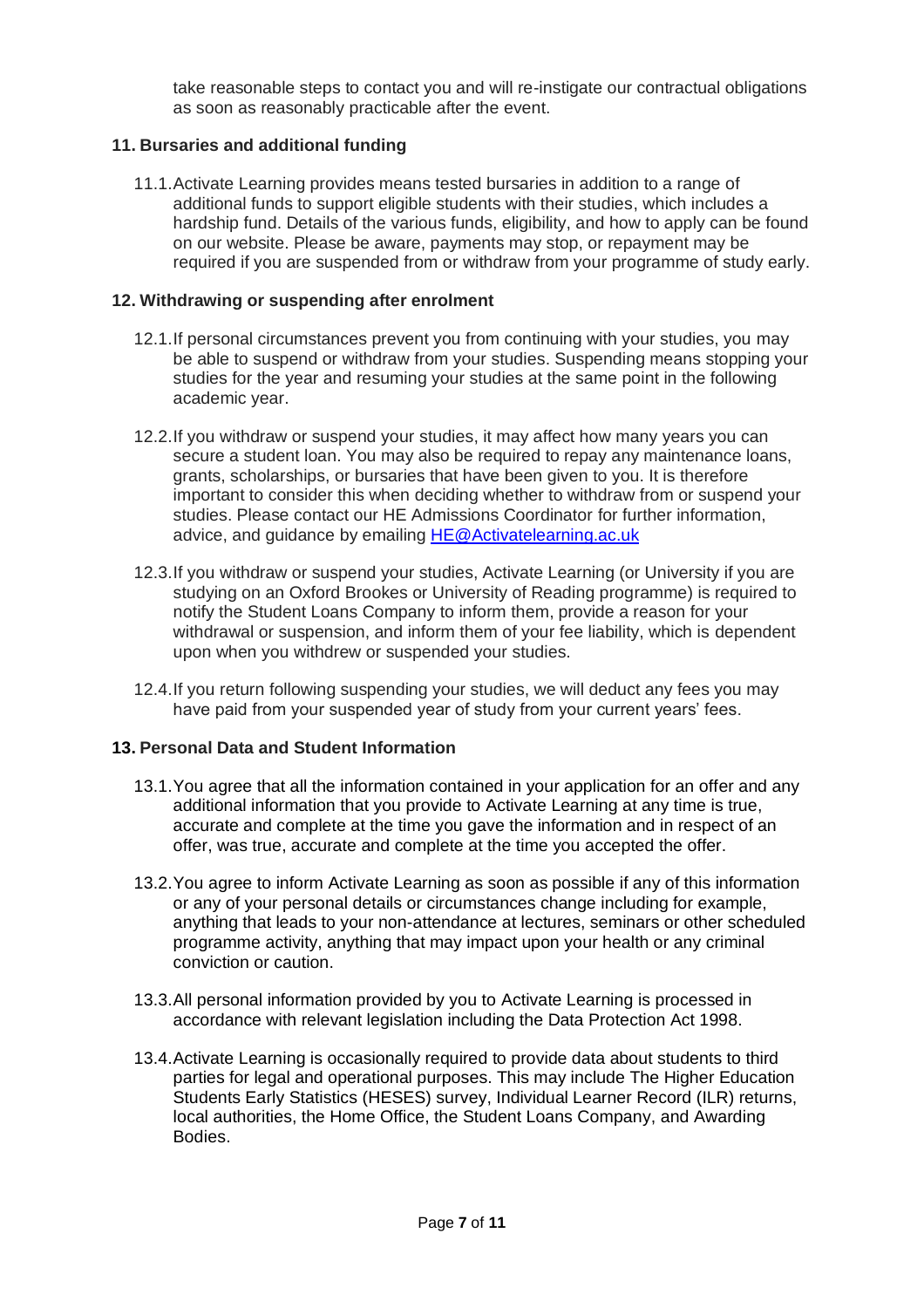13.5.Once you complete your studies, or if you withdraw from your programme prior to completing your studies, Activate Learning may retain basic registration details, results and any other information relating to you that may be reasonably required in relation to matters that remain outstanding. The remaining information will be destroyed subject to Activate Learning's current Data Protection Policy, which is available on our website.

# **14. How we will communicate with you**

14.1.Once you have enrolled, Activate Learning may contact you for various reasons related to your studies, such as absence, timetables, assessments, and room changes. We will email you using your Activate Learning email address, so you should therefore check this on a regular (ideally daily) basis.

# **15. Engagement with your studies**

- 15.1. You should engage with all aspects of your programme of study, subject to absence only for medical reasons or other personal reasons agreed in advance with your programme coordinator or module leader.
- 15.2. You are responsible for applying for an extension to an assessment deadline in the event that you are unable to submit an assignment due to extenuating circumstances, and to provide evidence (usually a medical note) to support your request.
- 15.3. Where your record of engagement is considered unsatisfactory, you will be invited to attend a meeting to discuss the issues. In the event that you do not attend this meeting, you will receive a further letter inviting you to a re-arranged meeting. If you do not attend this meeting, then you will be considered to have withdrawn from the programme of study.

## **16. Complaints**

- 15.1 If you are an applicant to a programme delivered by Activate Learning and have concerns about the way your application was handled, you may have recourse to our Complaint Policy which is published on our website.
	- 16.1.Once you have enrolled as a student, you are entitled to raise any concerns with any aspect of your student experience by means of our Complaints Policy, which is published on our website. For students who are enrolled on a qualification awarded by one of our university partners, you will also be provided with the opportunity to refer your concerns to the university if you have exhausted our complaints procedure and remain unsatisfied.
	- 16.2.In addition to the complaints policy and procedure of Activate Learning and it's awarding bodies, you will also be able to take any concerns to the Office of the Independent Adjudicator (OIA) if you remain unsatisfied with the outcome of Activate Learning's and/or the awarding body complaints procedure.

# **17. Academic Misconduct**

17.1. Activate Learning and its awarding bodies take incidences of Academic Misconduct very seriously and therefore makes considerable effort to help students understand the issue and how to avoid being suspected of and committing these offences. Academic Misconduct covers all forms of malpractice in assessment, including: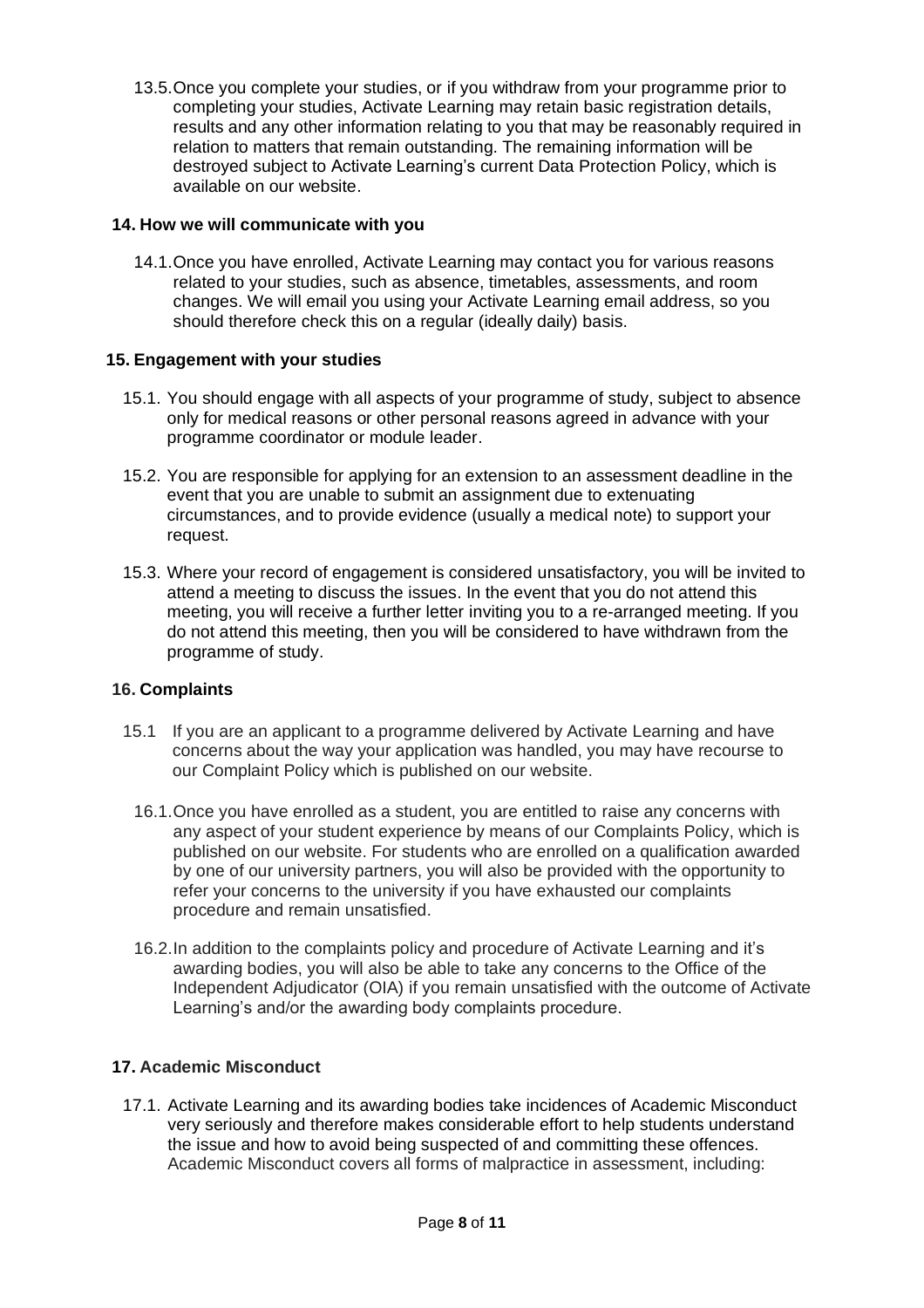- directly copying or paraphrasing the work of others and presenting it as your own (plagiarism)
- getting someone else or using essay writing software to produce all or part of your work
- working with other students to produce work and submitting it as your own individual work
- copying another student's work with or without permission
- knowingly allowing a student to copy your work
- resubmitting previously graded work
- using forbidden notes or books in producing work or tests
- presenting work downloaded from the internet/online sources as your own
- fabrication of results (including experiments, research, interviews, observations)
- deliberate destruction of another student's work
- 17.2. Activate Learning takes measures to ensure that plagiarism is detected, for example, through the use of plagiarism detection software such as Turnitin and will undertake an investigation and subsequently any disciplinary action deemed appropriate.
- 17.3. When submitting an assignment for assessment, you will sign to confirm that all work you have submitted is your own, so it is important that you read the guidance provided in your programme handbook and ask your tutor if you are unclear about what is meant by Academic Misconduct.
- 17.4. If you are caught cheating, you may face penalties such as disqualification from the module or even the entire qualification. Cases of Academic Misconduct are also reported to our awarding bodies who may take further action.

# **18. Intellectual Property**

- 18.1. Intellectual property (IP) is the term used to describe the outputs of your creative and intellectual endeavor, such as inventing a new process or product or writing new software. It can allow you to own things you create in a similar way to owning a physical property. You can control the use of your IP, use it to gain financial reward and prevent others from using your IP without your permission.
- 18.2. The four main types of IP are: (a) Copyright protects material such as literature, art, music, sound recordings, films, and broadcasts. (b) Designs – protect the visual appearance of products. (c). Patents – protect the technical and functional aspects of products and processes. (d) Trademarks – protect signs that can distinguish the goods and services of one trader from those of another.
- 18.3. Any IP created by you during your course of studies belongs to you unless agreed otherwise in writing between you and Activate Learning. All students, however, grant Activate Learning permission to use their work or copies of their work (digital or otherwise) for academic, teaching and marketing purposes

## **19. IT equipment**

19.1. Students may not connect personal IT equipment to Activate Learning's network except as set out in the IT regulations. Students connecting to the network do so on the basis that they accept all risks associated with the connection (e.g., virus attack) and that Activate Learning accepts no liability, save for loss or damage caused directly by the negligence or breach of contract by Activate Learning or its staff, and provided always that Activate Learning accepts no liability for any indirect and consequential losses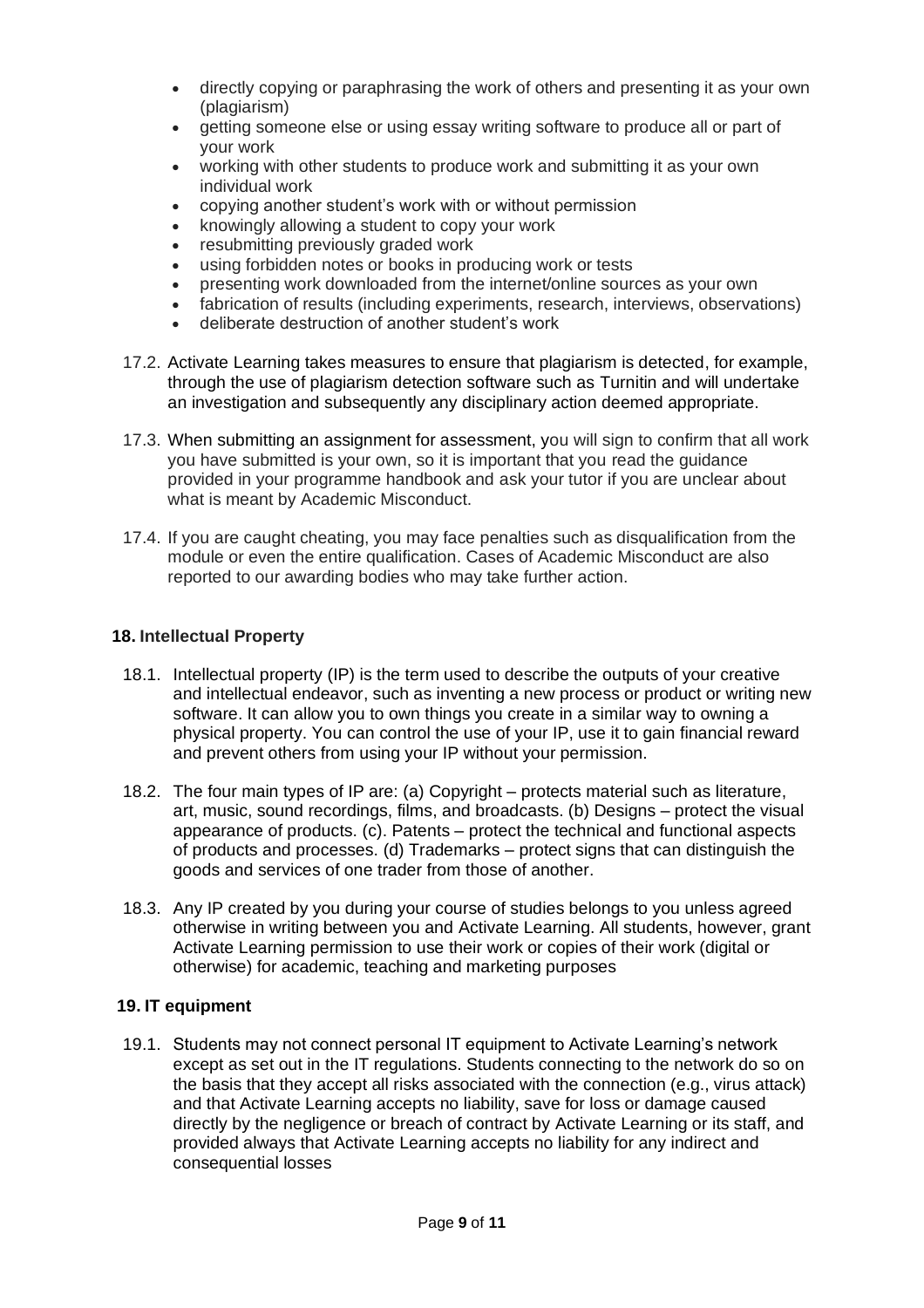## **20. Termination of contract**

- 20.1. Activate Learning may terminate your contract at any time if you breach these terms and conditions, and in the following circumstances:
	- If you have provided false, inaccurate or misleading information in your application.
	- If you fail to meet the conditions of your offer letter.
	- If you no longer meet immigration requirements
	- If you acquire a relevant criminal conviction
	- If you fail to enrol.
	- If you are withdrawn for failure on assessment.
	- If you fail to pay your tuition fees by the required deadline.

## **21. General**

- 21.1. If any provision of this agreement is or becomes void, illegal, invalid or unenforceable, that shall not affect the legality, validity or enforceability of the other provisions.
- 21.2. These terms and conditions and the documents referred to in this document override any other communication, document or representation made by Activate Learning, either in writing or orally. These terms and conditions are the entire understanding between you and Activate Learning about your programme of study and replace any other undertakings or representations.
- 21.3. This agreement is personal to you; you are prohibited from assigning or transferring it or any of the rights and obligations under it to a third party.
- 21.4. Neither party intends that any of the terms of this agreement will be enforceable by any third party, by virtue of the Contracts (Rights of Third Parties) Act 1999.
- 21.5. Failure to enforce any of the provisions of this agreement will not constitute a waiver of any provision and will not affect our right to enforce that or any other provision.
- 21.6. A reference to a statute or a regulation shall include any amendments made from time to time under that statute or regulation.
- 21.7. The relationship between you and Activate Learning shall be governed by and in accordance with the laws of England and Wales and both parties agree to submit to the non-exclusive jurisdiction of the Courts of England and Wales.

## **Appendix**

The following documents specific to higher education students are available on Activate Learning's website:<https://www.activatelearning.ac.uk/what-we-offer/higher-education/>

- Student Protection Plan
- Access and Participation Plan
- Student Transfer Arrangement Plan
- Assessment Procedures for Higher National Qualifications
- Assessment Board Procedures for Higher National Qualifications
- Recognition of Prior Learning Procedure for Higher National Qualifications
- Procedure for the Approval of New Higher Education Provision
- Periodic Review Procedure for Higher National Qualifications
- Procedure for the Closure of a Higher Education Programme
- Procedure for Approving Information related to Higher Education provision
- Bursaries and additional funds to support students